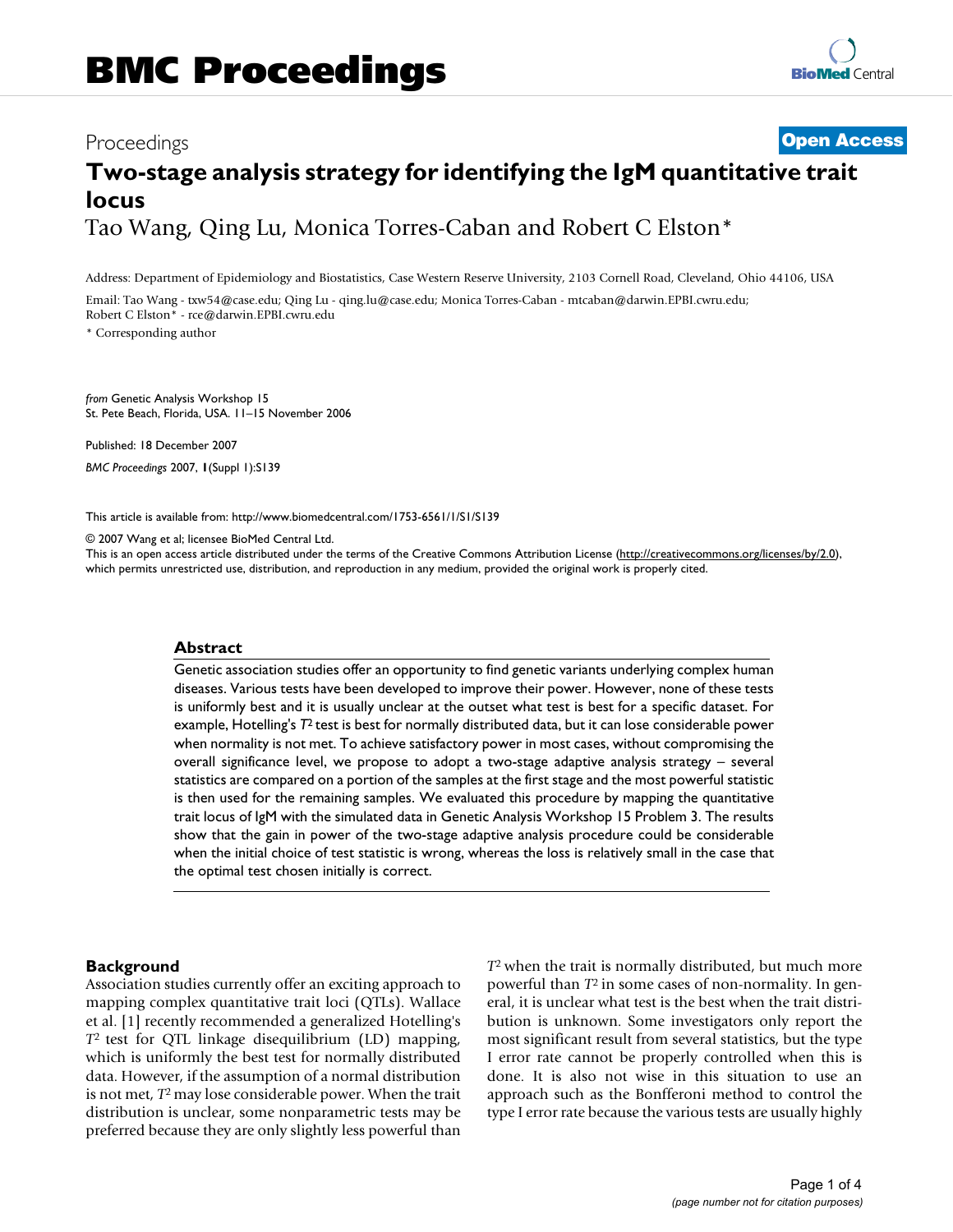correlated and therefore the result will be overly conservative.

To achieve satisfactory power in most cases, without compromising the overall significance level, we consider adopting a two-stage adaptive analysis strategy: several statistics are compared on a portion of the samples in the first stage and the statistic that is found to be most powerful is then used for the remaining samples. Previously, two-stage strategies have been adopted in genetic association studies to reduce the cost of genotyping [2,3] or the penalty due to multiple testing when modeling gene × gene interactions [4]. Here, we apply this strategy for a different purpose: to select a powerful test for the data at hand and hence obtain good power overall. We evaluate this procedure of adaptively selecting the optimal test by mapping the IgM QTL with the simulated data of Problem 3 in Genetic Analysis Workshop 15 (GAW15).

# **Methods**

The procedure examines the power of various statistics using a portion of the data in an exploratory first stage and then applies this most powerful test to the rest of the data in the second stage. The statistics from the two stages are combined to make full use of the information. This approach of combining the results of the two stages is equivalent to a more general method of combining *p*-values. For the procedure of combining these *p*-values to be valid, however, we need to specify before the analysis which statistic will be used to obtain the *p*-value  $(p_1)$  from the exploratory stage in the combination. The *p*-value from the second stage  $(p_2)$  is calculated based on the most powerful statistic found at the first stage. Under the null hypothesis, each *p* value is, at least asymptotically, distributed uniformly on *U*(0, 1). The final decision then depends on a combining function  $f(p_1, p_2)$ . The most common such function may be Fisher's combination test [5], which is defined by

$$
f(p_1, p_2) = -2\log(p_1p_2),
$$

where under the null hypothesis Fisher's statistic will be distributed as a  $\chi^2$  with 4 degrees of freedom. Another example is the weighted inverse normal method,

$$
f(p_1, p_2) = 1 - \Phi[w_1\Phi^{-1}(1-p_1) + w_2\Phi^{-1}(1-p_2)],
$$

where  $\Phi$  is the cumulative distribution function of a standard normal distribution,  $0 < w_i < 1$  and  $w_1^2 + w_2^2 = 1$ . This statistic will be distributed as a standard normal distribution.

To obtain  $p<sub>2</sub>$ , we have to estimate the power of the various statistics at the exploratory first stage. Traditional power calculation methods require the trait distribution to be

known, which is not the case here. A bootstrap method of using the data from the exploratory stage can be adopted to approximate the power [6,7]. The bootstrap and permutation are two often used nonparametric procedures. It is often desired to obtain "exact" *p*-values by employing a permutation procedure to generate the null distribution of the statistic that is used for a test. Here, on the other hand, we want to estimate the power of a statistic, and for this we need the distribution of the statistics under the alternative hypothesis; a permutation procedure cannot be directly applied for this purpose. Let the trait values of individuals with genotype *g* be denoted  $x_{\alpha}$ , where  $g = 0, 1$ , 2 for an additive SNP marker and  $g = 0$ , 1 for a recessive/ dominant marker. For this example, we assume a dominant model for the rarer allele. We denote the sample size for each genotype  $n_g$ . We assume the distribution of trait values for different genotypes have similar shape, but the locations of the distributions are shifted by *dg*. The hypothesis to detect association between a marker and the trait is then defined as  $H_0: d = 0$ . The power function of the statistic *T* for  $d = \delta$  at the significance level  $\alpha$  is then given by  $P(T; \delta, \alpha)$  The method of Collings and Hamilton [6] to approximate  $P(T; \delta, \alpha)$  by a nonparametric bootstrap procedure is as follows:

1. For each genotype group *g*, a random sample of  $n = \sum_{g} n_{g}$  ,  $n_{2}$  < $n_{0}$ , trait values is drawn with replacement. The sampled trait values are denoted  $X_g^b = (x_{1g}^b, \ldots, x_{ng}^b)$ . A simulation sample of trait values,  $Y_g^b$ , is then obtained by adding  $X_g^b$  to  $(0, \delta)$ , where 0 is a row vector of  $n_0$  elements each of which is 0 and  $\delta$  is row vector of  $n_1 + n_2$  elements, each of which is  $\delta$ . The corresponding genotype groups are set to be  $G^b = (0, 1)$ .

2. Different statistics are calculated on the simulated sample values  $Y_g^b$  and  $G^b$ , and the corresponding  $p$ -values  $(p_g^b)$ are recorded.

3. Steps 1 and 2 are repeated *B* times. The estimated power

function of 
$$
\hat{P}_g(T; \delta, \alpha)
$$
 is given by  $\frac{\sum I_{\{p_g^b < \alpha\}}}{B}$ .

4. Finally, we estimate the power of the different statistics using the weighted average estimates of the different gen-

otype groups, given by 
$$
\frac{\sum_{g} (n_g P_g)}{n}.
$$

We compared non-adaptive methods and this adaptive method using the simulated data of Problem 3 in GAW15, which has 100 replicates. For an adaptive method, we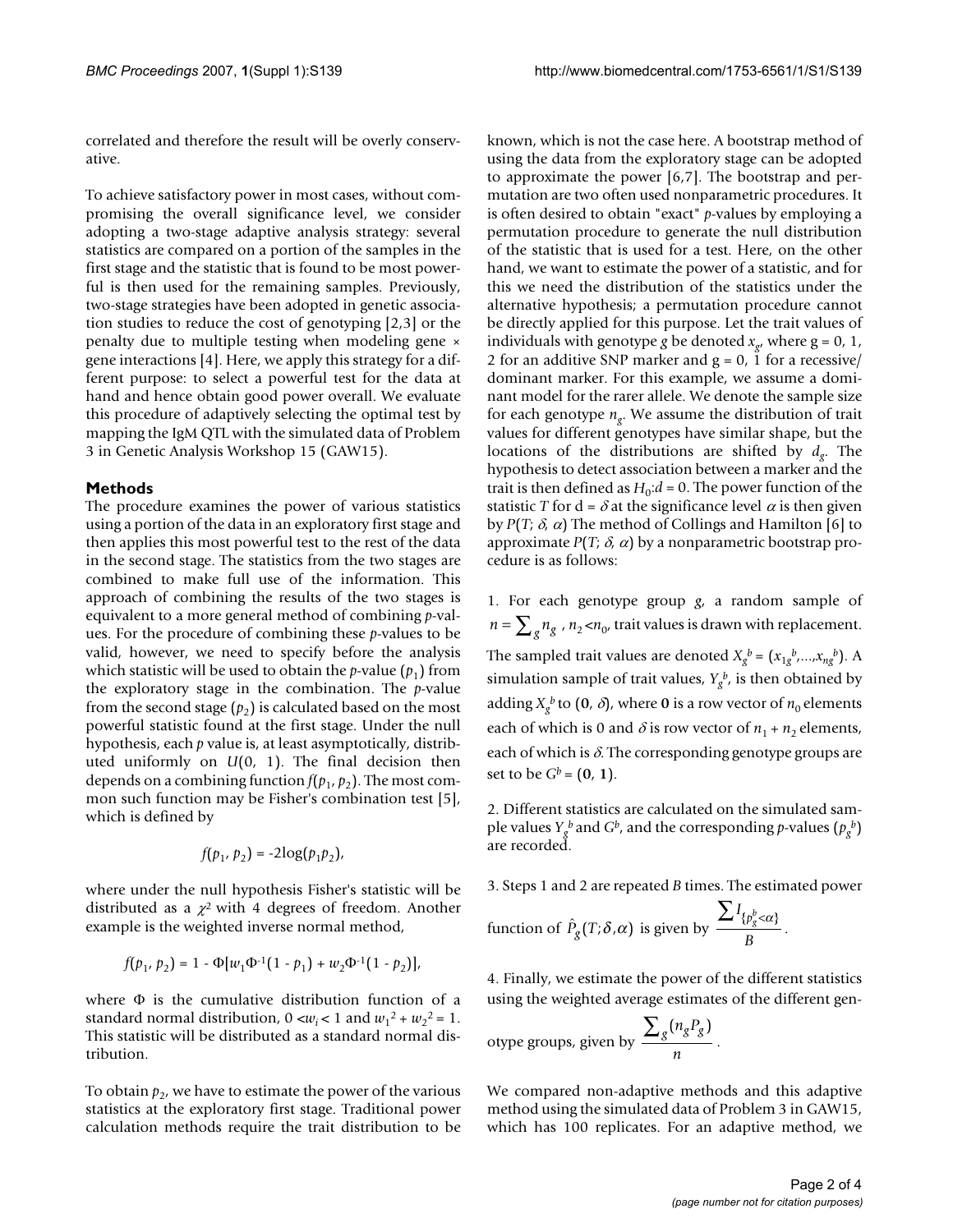considered different proportions of samples at the exploratory stage  $(\pi_1)$ , different methods of combining tests (Fisher's and the Inverse normal methods) and two statistics (Hotelling's *T*2 [1] and the nonparametric Wilcoxon statistic [8]). These statistics were calculated using the R package (version 2.4.1). In each replicate, we sampled 200 independent individuals to map the IgM QTL. To examine the validity of the various tests, we randomly selected from each of the 100 replicates 10 SNPs that are not associated with IgM and therefore from these results the type I error rate is given by

$$
\frac{\#\{p-value < \alpha\}}{1000}.
$$

# **Results**

From Table 1, we can see that the two-stage analysis procedure maintains as good a type I error rate as a one-stage analysis. Table 2 shows the empirical power for the different analysis strategies. The first two rows of Tables 1 and 2 are the results from applying each of the two tests to the whole data. Because the distribution of IgM clearly deviates from a normal distribution, the loss of power of Hotelling's *T*2 turns out to be severe. The two-stage analysis obtains substantial gain in power by choosing the right statistic for the second stage from "learning" at the exploratory stage. This analysis shows that using 30% of the samples at the first stage gives a good prediction of the better analytic method to use in terms of power. The results also show that the difference between the two methods of combining *p*-values is small.

# **Discussion**

Two-stage designs have been applied to large-scale genetic association studies to substantially reduce genotyping

**Table 1: Type I error rate of various statistics**

cost while maintaining power. In addition to the knowledge of which markers are promising, we can obtain information about the distribution of the phenotype based on the data from the exploratory stage. This knowledge is useful for the choice of a statistic to use at the second stage and can therefore lead to a considerable gain in power. In our analysis, we evaluated this idea by considering just two statistics. Hotelling's *T*2 has been proved to be a powerful statistic, even with sample selection. However, the advantage of *T*2 depends on the trait distribution. On the other hand, although a nonparametric statistic is not the most powerful one when normality of the trait holds, it usually works well. So it is reasonable to consider combining the *p*-value of a nonparametric statistic from the exploratory stage with the *p*-value of the most powerful statistic for the second stage.

The idea of a two-stage analysis can be further generalized in genetic association studies. Because LD patterns vary greatly, it is often unclear whether a single-marker analysis or a multiple-marker analysis or a haplotype-based analysis is most powerful for a specific data set. Further work on developing a data-driven adaptive procedure to choose the type of analysis to perform on the second stage data would be potentially useful.

# **Conclusion**

The adaptive two-stage procedure can lead to considerable gain in power by guiding the choice of a test based on the knowledge learned from an exploratory stage. At the same time, the type I error rate can be well controlled.

# **Competing interests**

The author( $\overline{s}$ ) declare that they have no competing interests.

|                    | <b>Statistics</b>       | $\alpha$ = 0.05 |        | $\alpha$ = 0.01 |        |
|--------------------|-------------------------|-----------------|--------|-----------------|--------|
| $\pi_{\mathsf{I}}$ |                         | Reverse normal  | Fisher | Reverse normal  | Fisher |
|                    | T <sup>2</sup>          | 0.032           | 0.032  | 0.010           | 0.010  |
|                    | Wilcoxon                | 0.044           | 0.044  | 0.010           | 0.010  |
| 0.3                | $T^2$ , $T^2$ a         | 0.054           | 0.072  | 0.012           | 0.020  |
|                    | Wilcoxon, Wilcoxon      | 0.050           | 0.054  | 0.010           | 0.014  |
|                    | Adaptive 1 <sup>b</sup> | 0.050           | 0.054  | 0.010           | 0.014  |
|                    | Adaptive 2c             | 0.056           | 0.048  | 0.014           | 0.01   |
| 0.5                | $T^2$ , $T^2$ a         | 0.046           | 0.046  | 0.008           | 0.010  |
|                    | Wilcoxon, Wilcoxon      | 0.052           | 0.048  | 0.014           | 0.012  |
|                    | Adaptive 1 <sup>b</sup> | 0.052           | 0.048  | 0.014           | 0.012  |
|                    | Adaptive 2c             | 0.042           | 0.032  | 0.014           | 0.016  |

aThe two statistics are those used at the first and second stages, respectively.

*bThe prespecified statistic used for the exploratory stage is Wilcoxon.* 

cThe prespecified statistic used for the exploratory stage is *T*2.